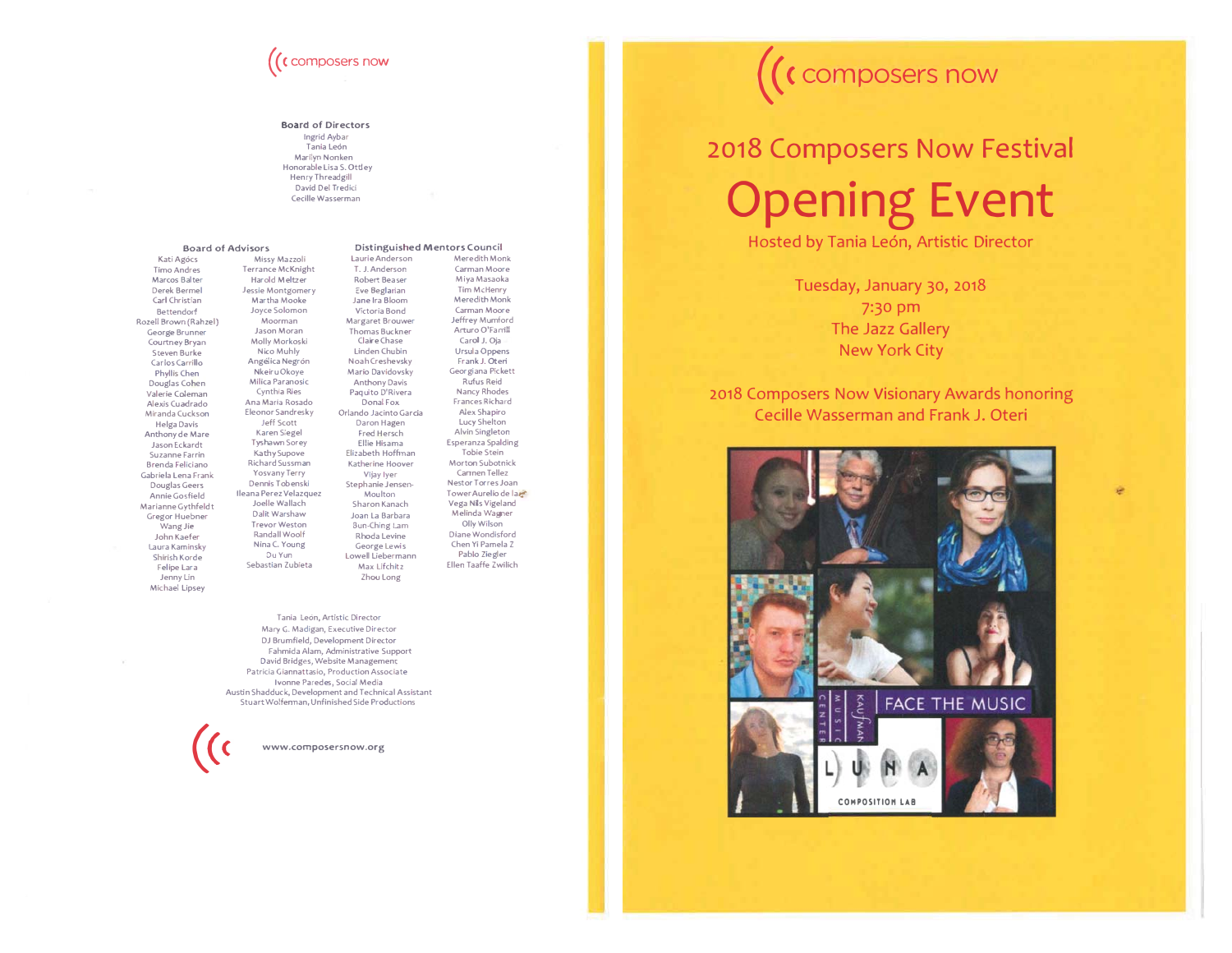#### 2018 Composers Now Visionary Awardees

#### **PROGRAM**



Cecille Wasserman, Cece, is President of the Cheswatyr Foundation, a small family foundation whose mission is to support music. Grants focus on contemporary music, commissions and community engagement projects. Among the institutions receiving support for these projects are Carnegie Hall; WNYC; Miller Theatre at Columbia University; Sphinx; Make Music New York, Face the Music and The Jazz Gallery. Other examples include funding drumming circles for those in prison; CATA, for music therapy; ETHEL, and most recently, Cubanacan, an opera in Havana, Cuba. Cheswatyr also commissions and underwrites concerts featuring women composers.

For many years, Cece worked with various cultural institutions in NYC, such as American Symphony Orchestra, Carnegie Hall, NYC Board of Education. Present board memberships include Composers Now, Concert Artist Guild, Miller Theatre, Columbia University.



Frank J. Oteri (b. 1964) is a composer based in New York City. He is also a music journalist, lecturer, and new music advocate. Oteri's musical works have been performed in venues from Carnegie's Weill Recital Hall to the Los Angeles Museum of Contemporary Art. He was initially interested in composing for musical theatre, and an original musical of his was staged for a week at New York's Carter Hotel Theater in 1980 while he was still a student at The High School of Music & Art, which later merged with the High School of Performing Arts as the Fiorello H. LaGuardia High School of Music & Art and Performing Arts. He also had a brief appearance in the Alan Parker directed motion picture Fame and scored two children's operas for the Metropolitan Opera Guild's In School project. As an undergrad at Columbia University (1981-1985), he grew more interested in minimalism, microtonality, and non-western music, and he completed a master's degree in Ethnomusicology at Columbia in 1990. Oteri has been the editor of NewMusicBox since its inception in 1999. He has served as the

MC for the ASCAP Thru The Walls showcase in New York City as well as Meet The Composer's The Works marathon in Minneapolis in 2002. Since 2000, he has additionally curated his own series, 21st Century Schizoid Music, at the Cornelia Street Cafe in Manhattan's Greenwich Village on the 4th Monday of every month (except July and August). In 2007, Oteri was the recipient of the ASCAP Victor Herbert Award.

Welcome and Presentation of the 2018 Composers Now Visionary Awards

Miya Masaoka: Hiko-Hiko River Talk (2018) Miya Masaoka, performer (as shamanistic character Hiko-Hiko) with percussion dress, instruments, voice, and fixed media

Sofia Belimova: Hallucinations (2016)

Sophia Steger, violin, a Face the Music artist Sofia Belimova, piano, a Face the Music/Luna Composition Lab artist

Emma O'Halloran: Charm and Strange (2010) Seuss Fu-Rubin, bass clarinet, a Face the Music artist

Christopher Trapani: The Silence of a Falling Star Lights Up a Purple Sky  $(2005)$ 

Marilyn Nonken, piano

Žibouklė Martinaitytė & Ami Yamasaki: Voices of the Enchanted Forest  $(2018)$ 

> Concept: Ami Yamasaki & Žibuoklē Martinaitytē Music: Žibuoklė Martinaitytė Video and performance: Ami Yamasaki

Felix Jarrar: Scene IV from The Fall of the House of Usher (2014) Danielle Bounaiuto, soprano - Lady Madeline Ravenna Lipchik, violin Ezgi Içellioğlu, viola Felix Jarrar, piano/director Brittany Goodwin, House of Usher Maid/director Petra Jarrar, House of Usher Maid/assistant director

Rufus Reid: Remembrance (2018, work in progress) Rufus Reid, bass Roberta Piket, piano

ŵ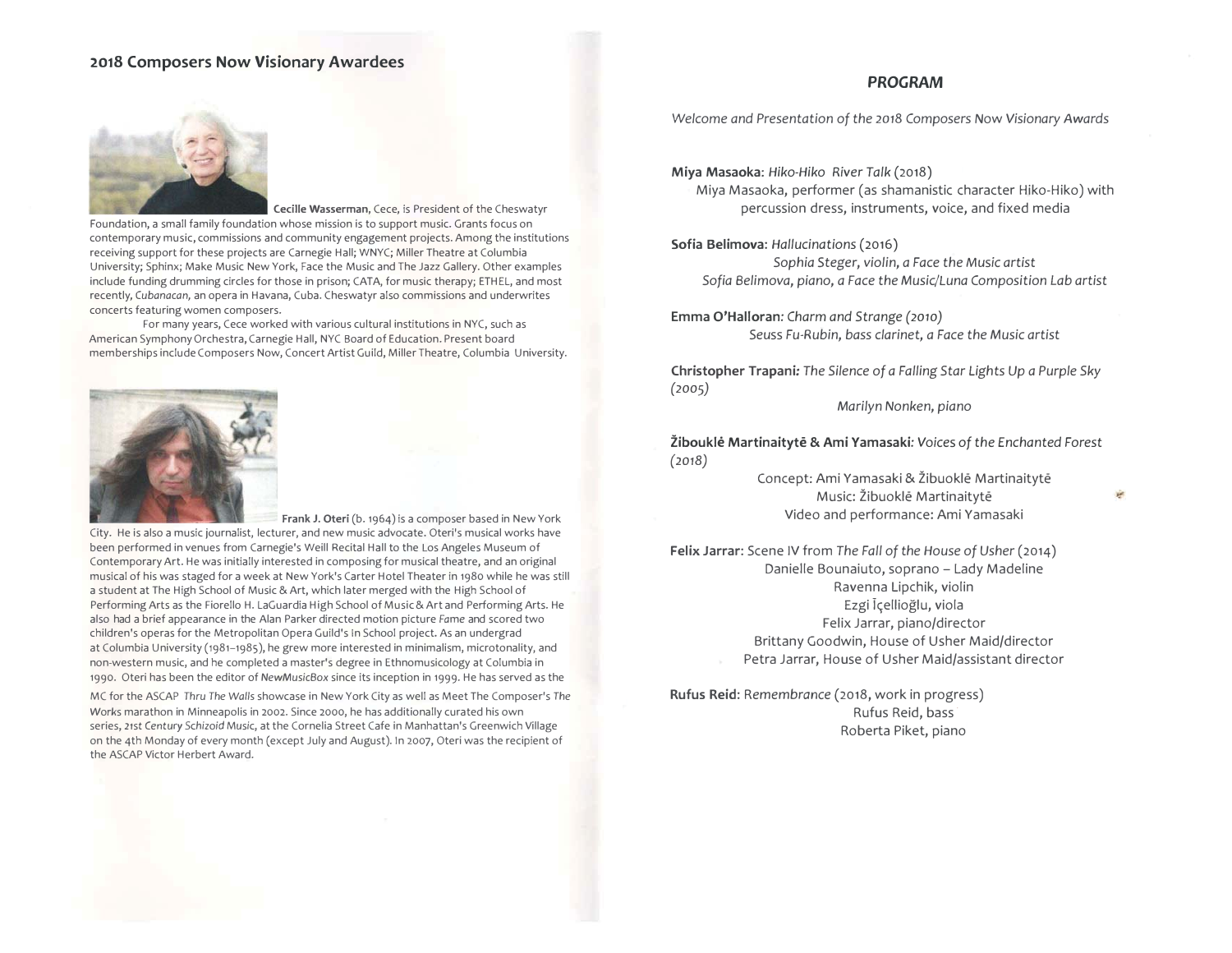#### $\blacksquare$  Notes on the Program

#### *-*

#### Sofia Belimova

This piece is a reflection of my non-musical passions: psychology and neuroscience. In this short composition, I explore the phenomenon of the hallucination; a psychological experience in which an individual undergoes sensations and visions that are only visible to them, which makes it a mysterious and fascinating abnormality of the brain. I have never had a hallucination and wanted to explore the haunting nature of hallucinations through music. Confusion is central to the composition. I create this sensation through patchy texture (with the recurrence of certain motifs), obscure modal landscape, and unpredictability of the melodic world of the piece. Some sections of the piece are harsh and disturbing; others are melancholy and delicate. In this way, I attempt to capture the neurotic quality of the human mind and the isolating experience of a hallucination.

#### **Charm** and Strange

#### Emma O'Halloran

Charm and Strange was written back in 2010 for a friend in Dublin, Ireland. I love collaborating with performers because I get to write for their unique strengths, and with this piece I created a framework for any friend to improvise, and really explore all the timbral possibilities of the bass clarinet. Charm and Strange is a reference to quarks or elementary particles, and the musical material us built from tiny cells which become the fundamental matter of the entire piece.

## The Silence of a Falling Star Lights Up a Purple Sky

#### Christopher Trapani

The human eye can only distinguish color up to a certain frequency of the spectrum, but smaller wavelengths register as distinct shades with other animals. Flowers that appear plain white to us attract bees in differentiated gradients of ultraviolet.

On New Year's Day, 1953, Hank Williams was found dead, outstretched on the back seat of a Cadillac, yet three of his unreleased singles reached the top of the country charts during the year. The Silence of a Falling Star Lights Up a Purple Sky is a piece about drawing arbitrary borderlines along a continuum. The piece scans the spectrum from bottom up, gathering intensity as it progresses. A sort of seven-chord passacaglia slowly coalesces, snowballing in momentum until it shoots past the final point of perceptibility.

#### **V**oices of the Enchanted Forest

#### Žibuoklė Martinaitytė & Ami Yamasaki

This collaborative project started in the autumn of 2017 during our residency at the Pocantico Center of the Rockefeller Brothers Fund, an estate near New York City. Composers Now in partnership with the Asian Cultural Council has a wonderful residency program where they bring together artists from different cultural backgrounds and disciplines and give them the opportunity to collaborate.

The concept of The Enchanted Forest came up naturally when sharing stories from our cultural heritage and childhood. Many fairytales in Japan as well as in Lithuania and more generally in Europe, take place in some enchanted forest where lots of things can happen - either people become trees or trees become people, sometimes trees can protect or frighten us. A forest represents a place of transformation and unexpected adventure; it is a threshold to another dimension. A forest is also a greater metaphor for nature, which needs our care especially in modern times.

### The Fall of the House of Usher **Felix Jarrar**

My chamber opera The Fall of the House of Usher is adapted from the eponymous Edgar Allan Poe short story. In this gothic tale a boyhood friend visits Roderick Usher, and learns of the illness that has plagued and killed almost all the members of Roderick's extended family—the only surviving members of the family are Roderick and his elusive and decrepit twin sister, Lady Madeline. The nature of the relationships between all three characters becomes blurred as the specter of the illness grows and they come face to face with their respective destinies. In the finale, which will be performed tonight, the whole opera reaches its climax as Lady Madeline returns from the dead to take one final stand against the doomed fate of the Usher race. She kills her brother and dies in a hysteric mad scene as the House of Usher falls into the tarn. The now grief-stricken Friend flees the House of Usher, and watches it collapse from a distance. The score and libretto I wrote are heavily influenced by Poe's poetry (the first part of the mad scene is a setting of his poem "The Conqueror Worm"), and I explore a wide variety of musical styles that are inspired by operas such as Donizettils Lucia di Lammemoor and Peter Maxwell Davies's Eight Songs for a Mad King.

#### About Face the Music and Luna Composition Lab

**Face the Music** is Kaufman Music Center's contemporary music education program for teenagers, and the country's only youth orchestra dedicated to post-genre music by living composers. It features a collection of ensembles including chamber orchestras, a jazz bigband, an improvisation collective, string quartets and mixed chamber-groups, dedicated to studying and performing experimental, new-classical, new-jazz & avant-garde music written exclusively by living composers.

Face the Music also offers mentorship, support and unique promotional opportunities to developing young performers and composers, through its unparalleled network of professional contemporary musicians, organizations, media and venues. In partnership with **Luna Composition Lab,** Face the Music mentors young female composers. Every Sunday, more than 100 students from the New York City tristate area come together to work with a team of coaches and conductors, to explore and study the music of today as a vehicle to learn collaborative decision-making, gain leadership skills and produce performances of music composed by its own members. Each year, Face the Music presents more than 20 concerts at some of New York's best concert venues, experimental performance spaces, as well as schools and educational institutions.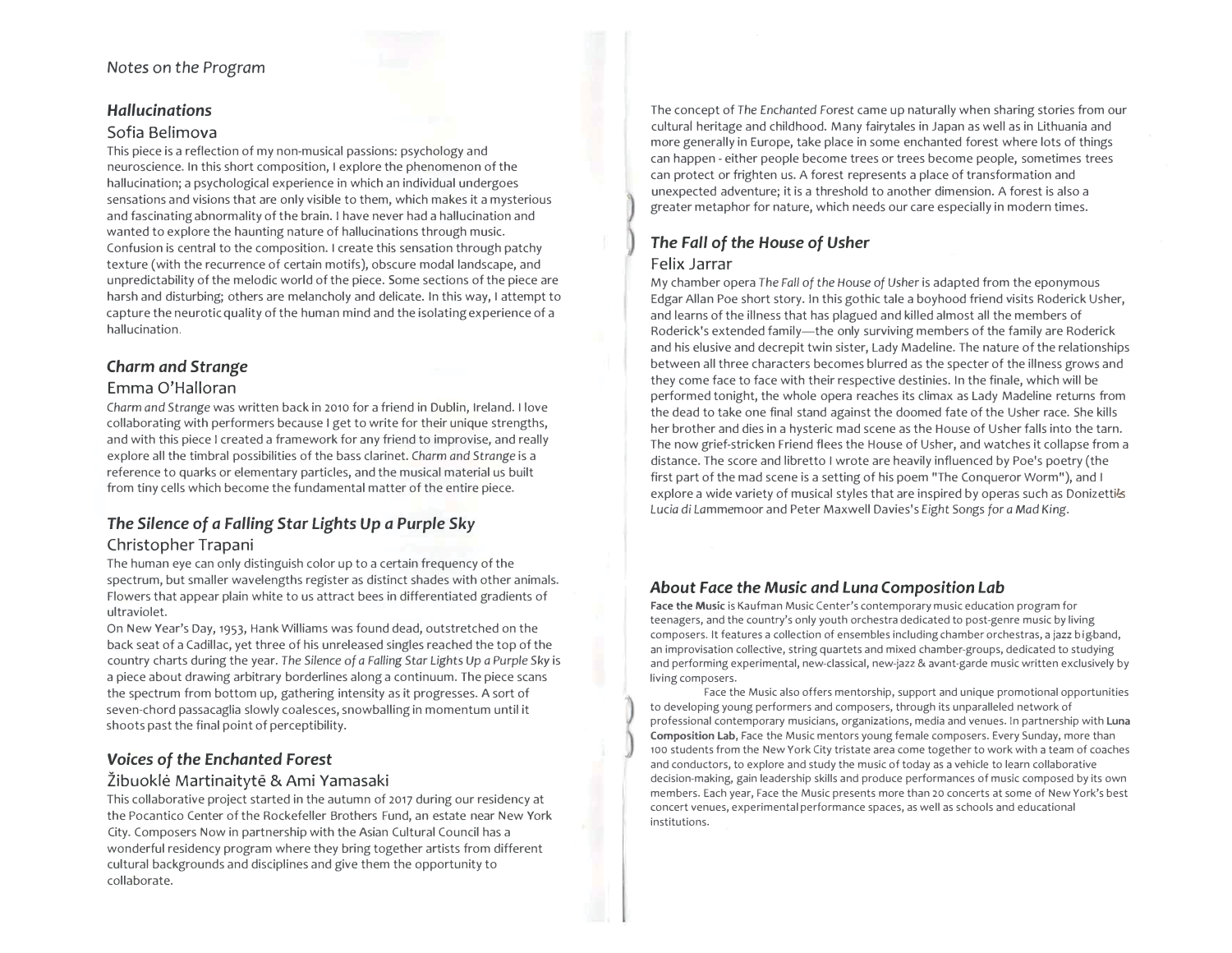#### **Featured Composers**

Sofia Belimova was born in St. Petersburg, Russia. There, she studied composition with her grandfather Sergei Belimov, composer and musicologist. Her family moved to the United States in late 2009. Soon after that, she was accepted to Special Music School. At SMS, she studied piano with Natela Mchedlishvili and composition with Robinson McClellan. She later studied composition privately with Wang Jie. She has studied at the American Composers Orchestra (ACO) Compose Yourself program with Kevin James. She continued to study at Precollege Program of Manhattan School of Music where she was nominated a Luna Composition Lab Fellow and studied with Missy Mazzoli. She currently participates in Face the Music at Kaufman Music Center as a compose r-performer. Her music has been performed by the Lysander Piano Trio, Metropolis Ensemble, PUBLIQuartet, Face the Music, Ekemeles Ensemble, and American Composers Orchestra. Lysander Piano Trio will be releasing a CD which will contain Sofia's piano trio, "Titania."

Composer-pianist Felix Jarrar has performed at Carnegie Hall's Weill Recital Hall and Merkin Concert Hall. He won prizes in composition competitions held by the National Federation of Music Clubs, Sparks Wiry & Cries, the New York Arts Ensemble, the Connecticut Music Teachers National Association, and Webster University. His second opera, The Fall of the House of Usher, has deep personal resonance for him. The work world premiered in a fully-staged production in March 2016 at Marlboro College in Vermont. The opera received its New York premiere at the DiMenna Center that April. He is currently working on his fourth opera, T*abula* Rasa. This jazz opera, presented by Cantanti Project, is about Kiki de Montparnasse and will debut in May 2018.

Jarrar received a B.A. from Marlboro College with highest honors and studied composition with Stanley Charkey and piano with Robert Merfeld. He is currently pursuing a M.M. in composition at Brooklyn College on the Cerf Music and Chancey Memorial Scholarships, and studies with Tania León.

**Žibuoklė Martinaitytė** has been described by WQXR as a "textural magician." She is a New York-based Lithuanian composer whose works explore the tensions and longings of identity and place. She creates sonic environments where musical gestures emerge and disappear within transparencies and densities of sound layers. It's music that slides on the very blades of emotions.

Ms. Martinaitytė's A Thousand Doors To The World was commissioned by the Lithuanian Radio to celebrate Vilnius being named the Culture Capital of Europe in 2009. The premiere was broadcast by Euroradio to an audience of 4 million. Her US commissions include the MATA, Look+Listen and Other Minds festivals as well as the Barlow Endowment. Žibuoklė has received residency fellowships from the MacDowell Colony, the Aaron Copland house, the Millay Colony, Harvestworks, Djerassi and the Cité des Arts (Paris).

**Miya Masaoka** is a composer, teacher, and sound artist living and working in New York City. Her work operates at the intersections of sound, composition, improvisation, spatialized perception, and social interaction. Over the past two decades, the classically trained Masaoka has created a body of work encompassing not only notated composition and hybrid acoustic-electronic performance on Japanese traditional string instruments such as the koto and ichigenkin, but also instrument building, wearable computing, and sonifying the behavior of plants, brain activity, and insect movement. Her work has been exhibited nationally and internationally, including the Venice Biennale, Park Avenue Armory, Kunstmuseum Bonn, Institute of Contemporary Art Philadelphia, Museum of Contemporary Art Chicago, the Centre for Contemporary Art at Ujazdowski Castle, and many others. She is currently the Director of the MFA Sound Art Program at Columbia University. She is premiering a piece with the BBC Scottish Symphony Orchestra and Choir in Glasgow, Scotland May, 2018.

Emma O'Halloran is an Irish composer and musician whose work moves freely between acoustic and electronic forces. Currently a doctoral student at Princeton University, Emma has written for folk musicians, chamber ensembles, turntables, laptop orchestra, along with film and theatre. Her work has been performed at the Bang on a Can Summer Music Festival, and MATA Festival, and she has collaborated with artists such as Crash Ensemble, PRISM Saxophone Quartet, and the RTÉ National Symphony Orchestra. Emma considers much of her music to be reflective, often trying to map real or imagined moments in time to gain a deeper understanding of her own personal experiences. When not composing, she can be found hiking, traveling, practicing yoga, and playing on aerial hoops and silks.

Rufus Reid is a seasoned 50-year career veteran who has made over 400 recordings with some of the jazz world's greatest performers. His receipt of the 2006 Raymond Sackler Commission resulted in his five-movement suite for large jazz ensemble, Quiet Pride-The Elizabeth Catlett Project, which received two Grammy nominations in 2014. Rufus is a 2008 Guggenheim Fellow in the field of composition. June 2010, and 2014, Rufus Reid was awarded the prestigious MacDowell Colony Fellowship. In New York City, on June 7, 2011, the American Composers Orchestra, conducted by George Manahan, performed the third movement of Mass Transit, in the Miller Theater at Columbia University. This concert culminated the Jazz Composers Orchestra Institute Workshop held at Columbia University.

In April 2016 he was named Harvard University's Jazz Master in Residence, participating in public conversations and performing in concert with his original compositions. In April 2017, Lake Tyrrell in Innisfree, Rufus' third symphonic work was debuted in Raleigh, NC by the Raleigh Civic Symphony. Most recently, Rufus Reid was awarded the American Composers Forum Commission to compose for Pittsburgh New Music Ensemble to be premiered July 6-7, 2018. In December 2017, Newvelle Records, an all vinyl recording company, released the Rufus Reid Trio, "TERRESTIAL DANCE", featuring the SIRIUS QUARTET. Rufus Reid truly continues to be THE EVOLVING BASSIST.

Christopher Trapani was born in New Orleans, Louisiana. He earned a Bachelor's degree from Harvard, then spent most of his twenties overseas: a year in London, working on a Master's degree at the Royal College of Music with Julian Anderson; a year in Istanbul, studying microtonality in Ottoman music on a Fulbright grant; and seven years in Paris, where he studied with Philippe Leroux and worked at IRCAM. In 2015 he spent eight months in Stuttgart as a fellow at Akademie Schloss Solitude, and in 2016-2017 spent eleven months at the American Academy in Rome, as the winner of the Rome Prize. Since 2010, Christopher has lived in New York City, where he earned a doctorate at Columbia University, studying with Tristan Murail, George Lewis, Georg Friedrich Haas, and Fred Lerdahl. Christopher is the winner of the 2007 Gaudeamus Prize. His scores have been performed by ICTUS, the BBC Scottish Symphony Orchestra, and Spektral Quartet, amongst others.

**Ami Yamasaki** is a vocalist and multimedia artist from Tokyo. Her work is diverse and prolific, creating installations, performances, and films in a variety of settings. She has participated in numerous group shows and frequently collaborates, working with Keiji Haino, Ryuichi Sakamoto, and Yasunao Tone. She has led workshops at The National Museum of Art, Osaka, Japan, Arts Maebashi, and Sapporo City Kojo School, as well as a variety of television and film appearances, including narration and voice for "MORIBITO II" (NHK, 2017) and Hayao Miyazaki's latest short film (2017). She presented at TEDx Tokyo in 2016. Currently she is a 2017 Asian Cultural Council fellow based in New York City. In 2018, she will be invited to Philippines by Japan Foundation for the Asia fellowship.